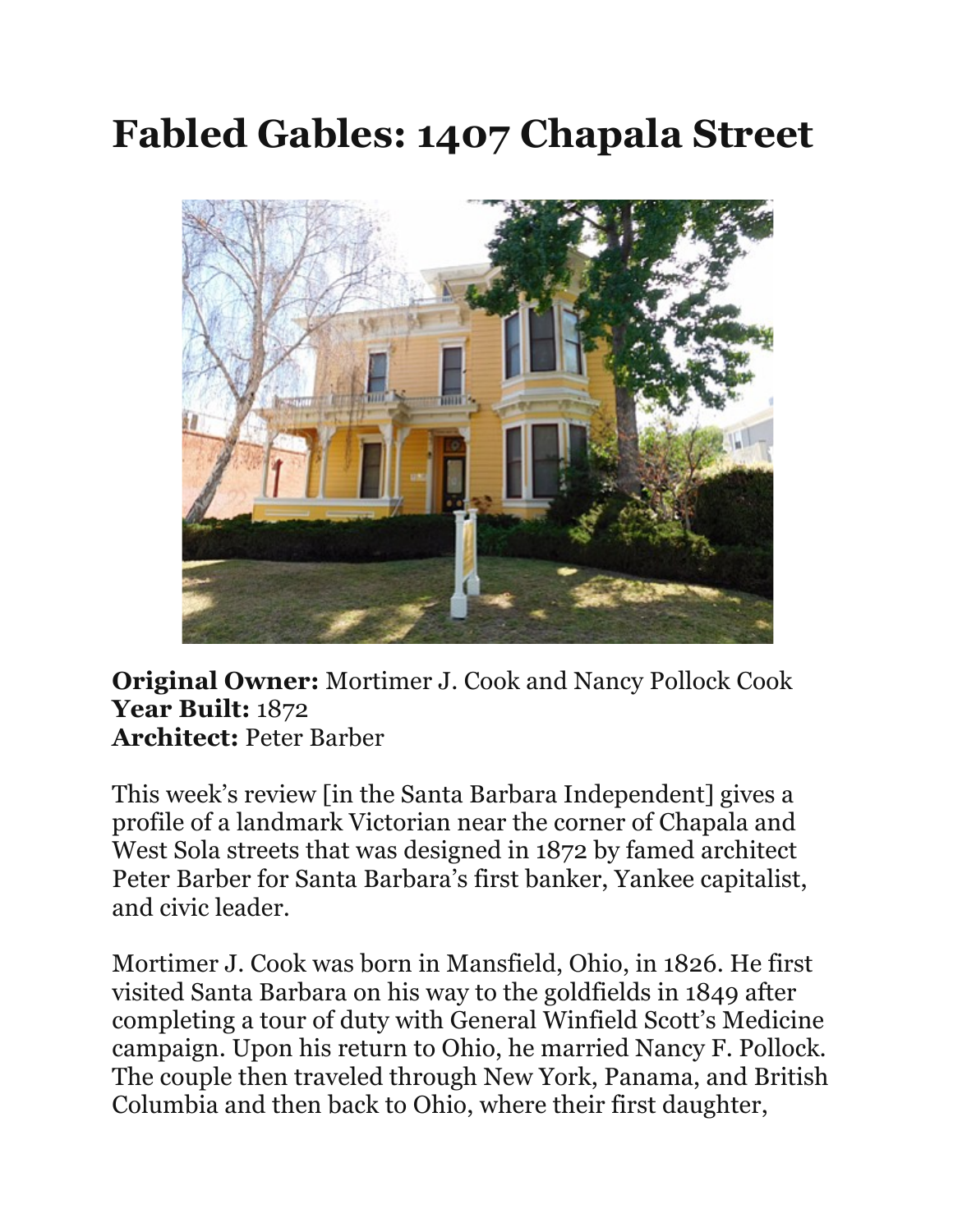Fairey, was born in 1865. The family's next undertaking was Kansas, where they dabbled in the wheat farming business, and their second child, Nina, was born in 1870. Shortly after her birth, the family headed west for Santa Barbara.

Shortly after arriving in fall 1871, Mortimer invested in a private bank, with an opening capitalized at \$40,000. During his recovery from a carriage accident, he resided in the newly opened Lincoln House (known today as the Upham Hotel, the oldest continuously operating hotel in Southern California), and met its proprietor, Amasa Lyman Lincoln, a former Boston banker and cousin to the 16th president of the United States. The two joined forces and opened the First National Gold Bank, Southern California's first nationally chartered bank. Other early Yankee entrepreneurs of the day also joined in the financial undertaking, which included John Edwards, Dr. Samuel B. Brinkerhoff, Eugene Fawcett, and C.W. Williams. When their bank opened in spring 1872, Cook became the acting president, Lincoln was the cashier, and the other prominent citizens were directors.

About a year after Mortimer's residence was completed, the tax roll of 1873 gave the home a valuation of \$8,000, a rather large sum for the era, and more than three times the value of Edwards's mansion only a few blocks away. Other assets of Cook noted in the tax record were furniture valued at \$600 as well as a horse, harness, and a watch.

In June 1874, with wealth and prominence on his side, Cook was elected as mayor of Santa Barbara. Later that same year, his bank purchased a lot and built a stately Italianate brick bank and office building that was opened for business by 1876. Also in 1876, he began developing the largest commercial building on State Street at Carrillo Street, which later became known as the Upper Clock Building.